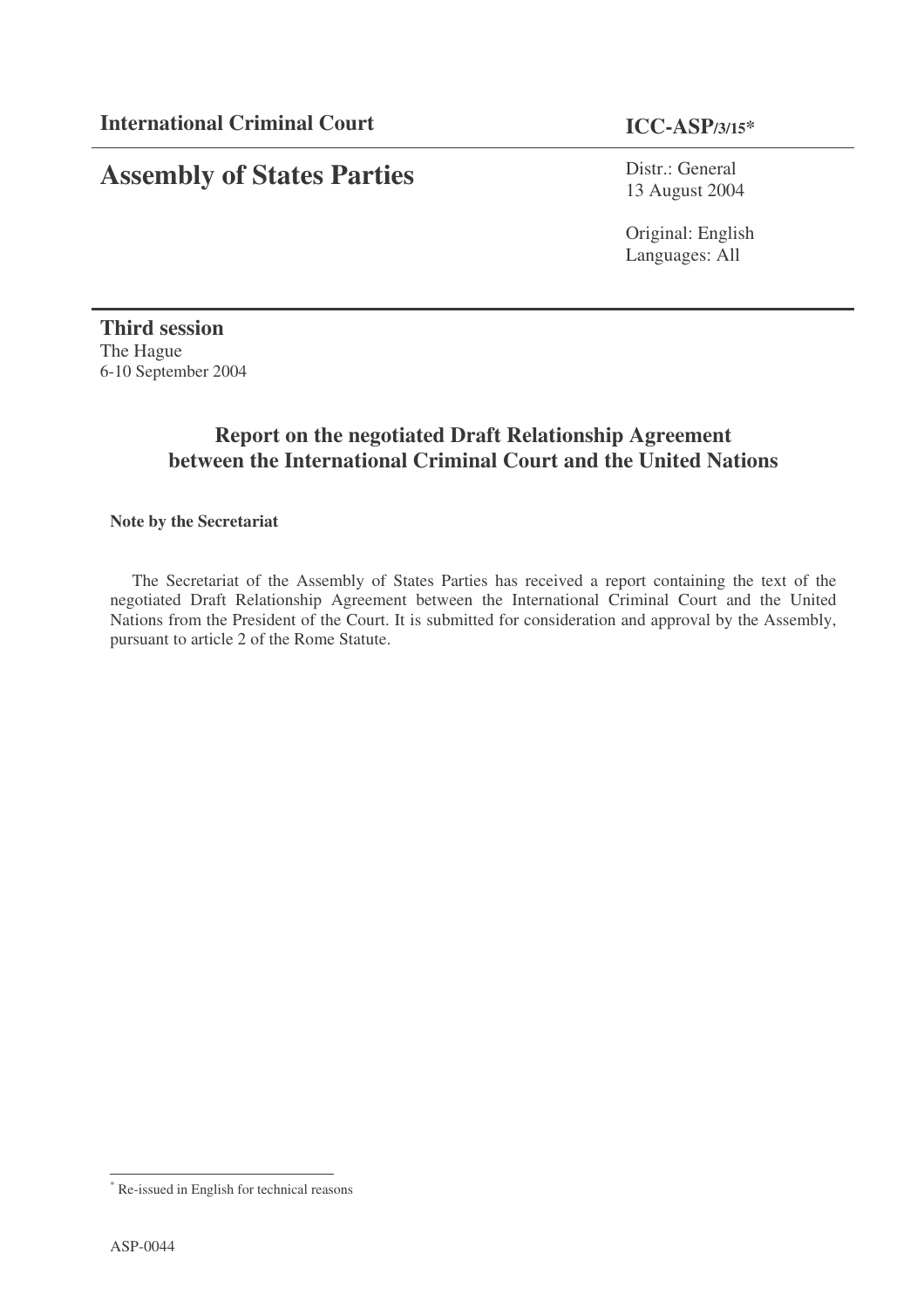ICC-ASP/3/15\* Page 2

[Intentionally left blank]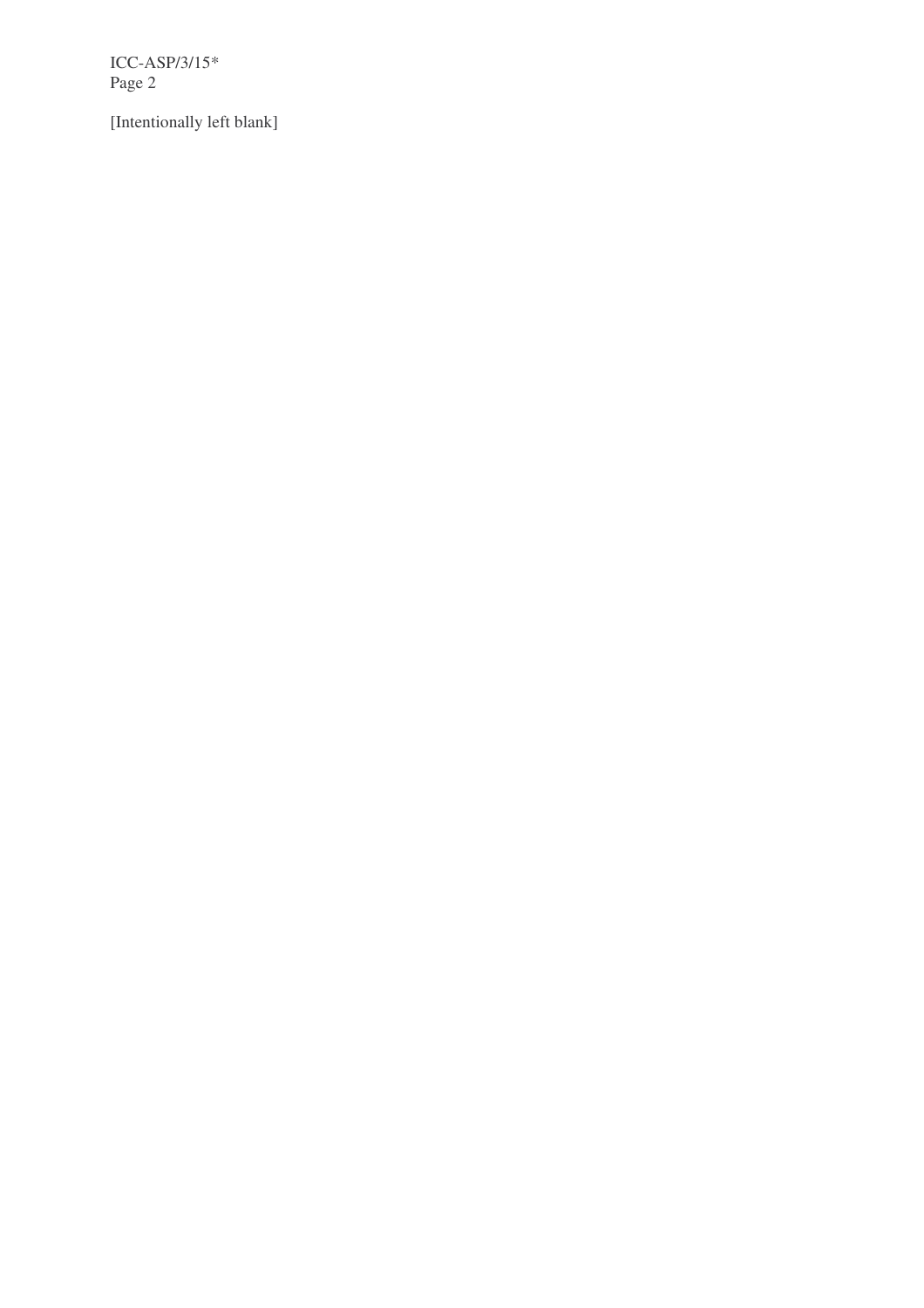## **Report on the negotiated Draft Relationship Agreement between the International Criminal Court and the United Nations**

1. The relationship and cooperation with the United Nations are of critical importance for the work of the International Criminal Court (ICC). Exchanges of information, judicial assistance and cooperation on infrastructural and technical matters are among the most important aspects of this relationship. The ICC and the United Nations held negotiations on the text of a Draft Relationship Agreement between the two organizations in the first half of 2004; the negotiations were formally concluded on 7 June 2004. The negotiated Draft Relationship Agreement is hereby submitted for the approval of the Assembly of States Parties (the Assembly) in accordance with article 2 of the Rome Statute.

2. The following report provides a brief overview of the history and background of the negotiated Draft Relationship Agreement and highlights some of its key provisions.

3. The Preparatory Commission for the International Criminal Court (the Preparatory Commission) discussed the Draft Relationship Agreement at its sixth, seventh and eighth sessions on the basis of a draft submitted by the Secretariat of the United Nations. The Preparatory Commission adopted the Draft Relationship Agreement by consensus at its eighth session on 5 October 2001. After the entry into force of the Rome Statute, the Assembly approved the Draft Relationship Agreement at its first session on 9 September 2002. At its second session, the Assembly adopted resolution ICC-ASP/2/Res.7 entitled "Strengthening the International Criminal Court and the Assembly of States Parties". Paragraph 7 of this resolution states that the Assembly "looks forward to rapid progress in the negotiations between the Court and the United Nations and requests the Court to keep the Assembly of States Parties to the Rome Statute of the International Criminal Court informed thereon". Three months later, on 9 December 2003, the United Nations General Assembly adopted resolution 58/79 inviting the Secretary-General "to take steps to conclude a Relationship Agreement between the United Nations and the Court and to submit the negotiated draft agreement to the General Assembly for approval".

4. On 10 December 2003, the two institutions initiated contact with a view to starting negotiations on the Relationship Agreement. The ICC determined that its delegation would be composed of members of all three organs of the Court as well as the Director of the Secretariat of the Assembly and that it would be headed by the Presidency. With regard to the objectives of the discussions with the United Nations, it was agreed to remain as close as possible to the text of the Draft Relationship Agreement adopted by the Assembly in September 2002, while resolving any United Nations concerns and adding clarifications if necessary.

5. A first round of negotiations was held on 26 and 27 February 2004 at United Nations Headquarters in New York. This was followed by an exchange of letters which allowed the two sides to clarify their views on a number of issues. A second round of negotiations was held on 20 and 21 May 2004. At this second meeting all remaining issues were resolved. The negotiated Draft Relationship Agreement was initialled on 7 June 2004 in The Hague by the heads of each delegation.

6. The negotiations resulted in some amendments and additions to the Draft Relationship Agreement adopted by the Assembly. The changes aim either to clarify issues or to cater for situations that may not have been foreseen at the time of negotiation of the Draft Relationship Agreement. It is the shared view of all organs of the Court and of the Secretariat of the Assembly that these amendments and additions have improved the text without altering the substance of the Draft Relationship Agreement.

7. The following are some of the changes that have been introduced: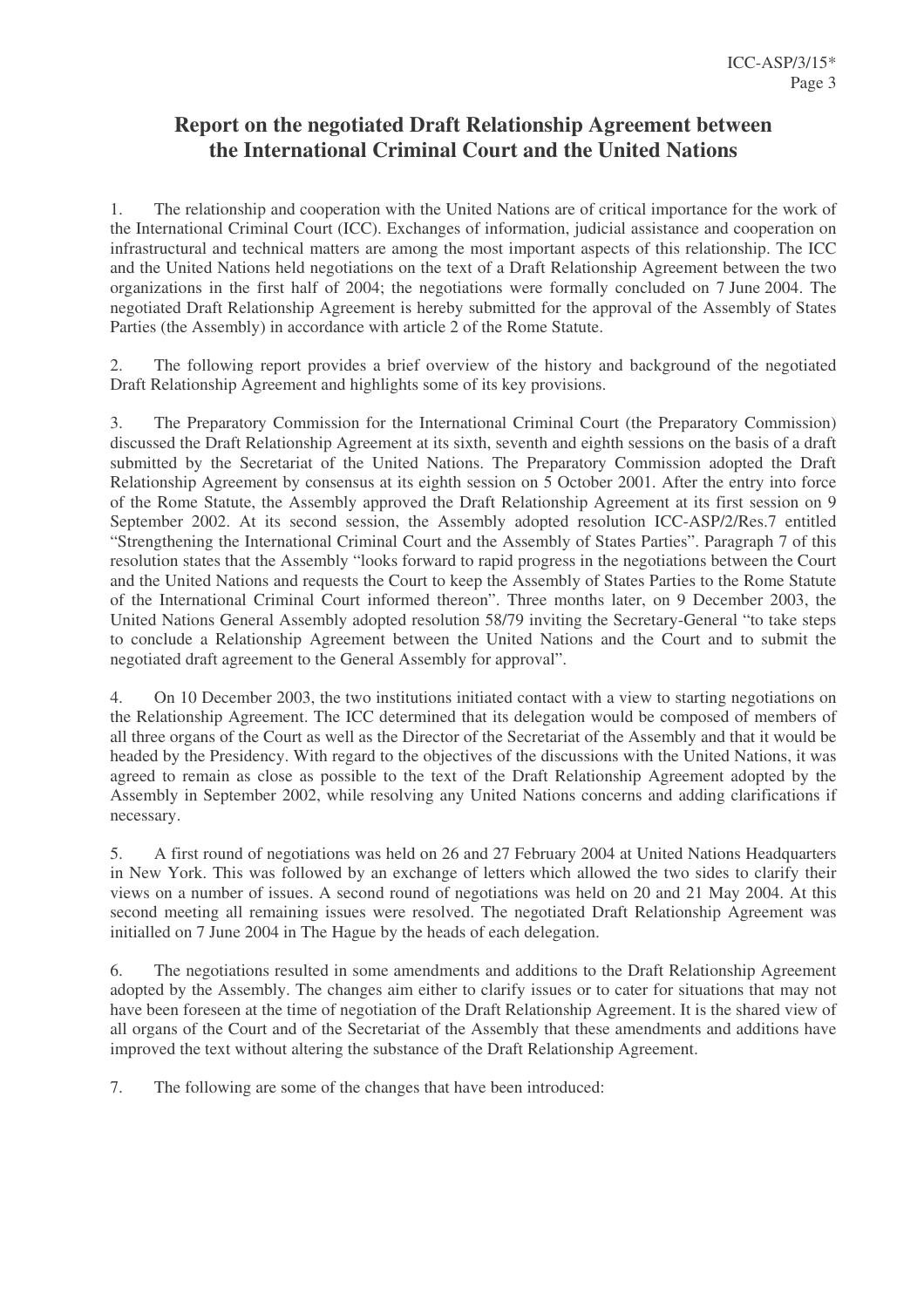8. New language has been inserted in article 1, paragraph 2, to clarify that the Secretariat of the Assembly is an integral part of the Court. The understanding within the Court is that this applies only to those parts of the negotiated Draft Relationship Agreement which are of particular relevance to the Secretariat. In particular, Part III of the negotiated Draft Relationship Agreement is deemed not to be of relevance to the Secretariat.

9. The wording of article 5, paragraph (1)(b)(i), has been amended to make it clear that the Court will make available to the United Nations information that may be of interest to it. The information may be related, for instance, to cases involving crimes committed against United Nations personnel, cases in which United Nations personnel are witnesses and cases referred to the Court by the Security Council. The information will be provided in accordance with the Statute and the Rules of Procedure and Evidence. As former article 5, paragraph (1)(c), addressed the same issue, it was merged, for the sake of coherence, with article 5, paragraph  $(1)(b)(i)$ .

10. Article 10 stipulates that services and facilities provided by the United Nations will be furnished on a reimbursable basis or as otherwise agreed.

11. The additional language in article 12 clarifies the legal basis for the use of the United Nations laissez-passer by providing that such use will be subject to any agreement defining the privileges and immunities of the Court. It was also found useful to clarify that the staff of the Presidency, Chambers and the Secretariat of the Assembly are included in the list of those entitled to use the United Nations laissez-passer.

12. Article 15, paragraph 1, which states that cooperation is subject to the United Nations Charter and rules, now clarifies that this refers to rules "as defined under applicable international law". This amendment followed discussions on whether cooperation would be subject to United Nations "practices". The ambiguities of ad hoc "practices" have thus been avoided. The reference to "rules as defined under international law" connotes the inclusion of "established practice of the organization" in accordance with article 2, paragraph (1)(j), of the 1986 Vienna Convention on the Law of Treaties between States and International Organizations and article 1, paragraph (1)(34), of the 1975 Vienna Convention on the Representation of States in their Relations with International Organizations of a Universal Character.

13. The parties discussed what should happen if the Court fails to take the protective measures envisaged under article 15, paragraph 3. The new language indicates that the United Nations shall endeavour to disclose the information or provide the requested cooperation, but reserves the right to take its own measures of protection, including withholding of some information or submission of documents in an appropriate form, including redactions.

14. Article 16 governs the waiver of confidentiality for United Nations personnel giving evidence before the Court. The waiver that is envisaged under article 16, paragraph 1, has been given greater specificity by referring to the Charter and the Convention on the Privileges and Immunities of the United Nations as opposed to a broader formulation referring to any relevant instruments.

15. The changes to article 17, paragraphs 1 and 2, are intended to facilitate the flow of information between the Court and the Security Council with a view to enhancing the cooperation envisaged under that article. The agreed wording facilitates dialogue while fully preserving the autonomy and discretion of the Court in informing the Security Council about actions, if any, taken by the Court pursuant to the Council's request.

16. The text of article 18, paragraph 3, remains unchanged. It is the understanding of both sides that the term "third party" should be interpreted in the light of article 54, paragraph (3)(e), of the Rome Statute to include the accused. Subsequent arrangements or agreements between the United Nations and the Office of the Prosecutor on the provision of documents or information on the basis of confidentiality will specify the nature and extent of protection provided under the Statute, taking into account, in particular, the obligations of the Prosecutor under the Rome Statute.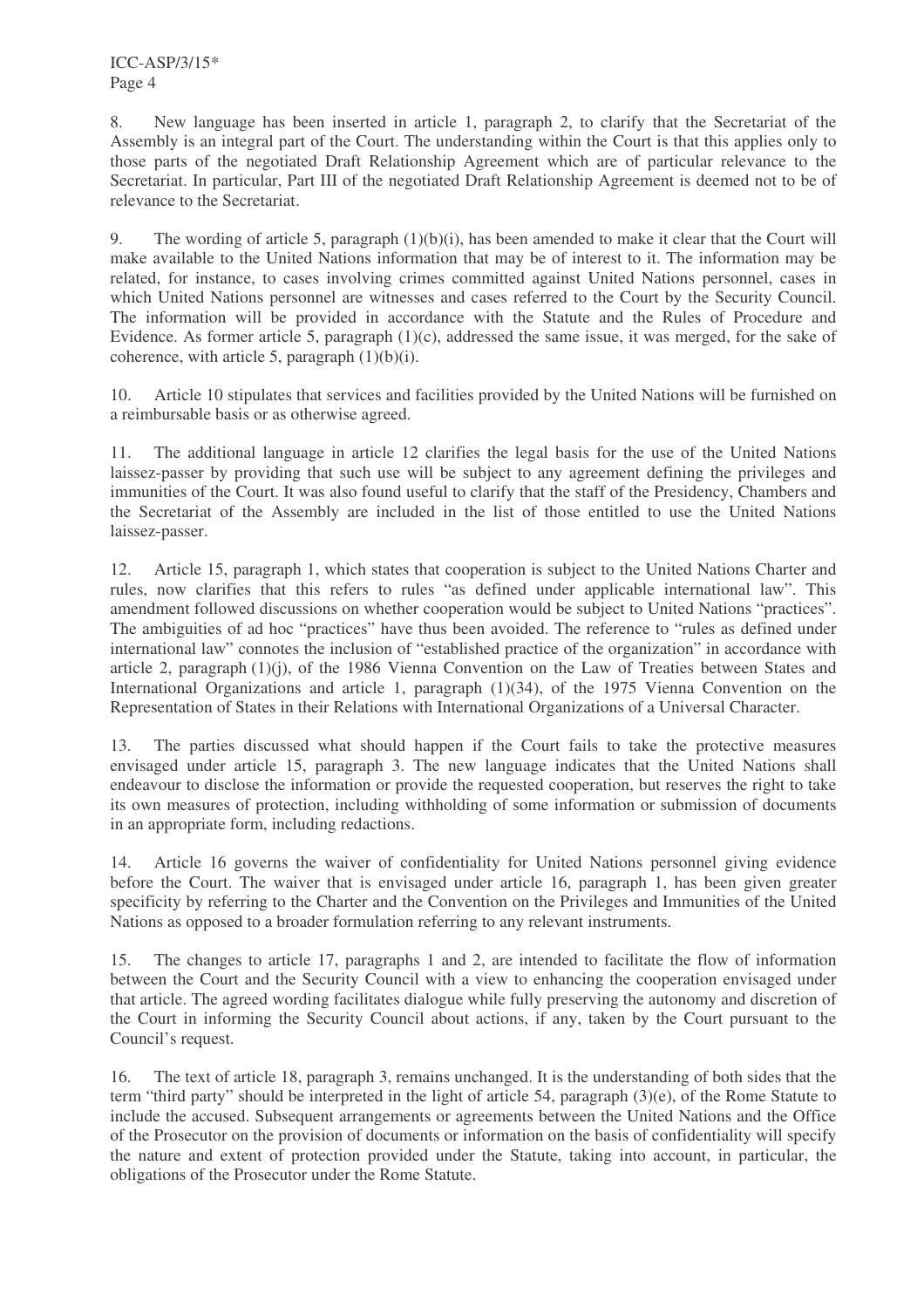17. Additional language in article 20 clarifies that the provision governs confidential information received not only from States and intergovernmental organizations, but also from non-governmental organizations as well as individuals. In appropriate cases, the United Nations may inform the Court that it may seek the consent of the originator directly.

18. In the chapter entitled "Final provisions", former article 22 on settlement of disputes has been deleted, as relationship agreements between the United Nations and international organizations usually do not contain such provisions. Article 24 on entry into force has been reformulated to mirror article 2 of the Statute more accurately. In addition, both parties agreed that the English and French texts will be authentic in order to avoid conflicts between different language versions.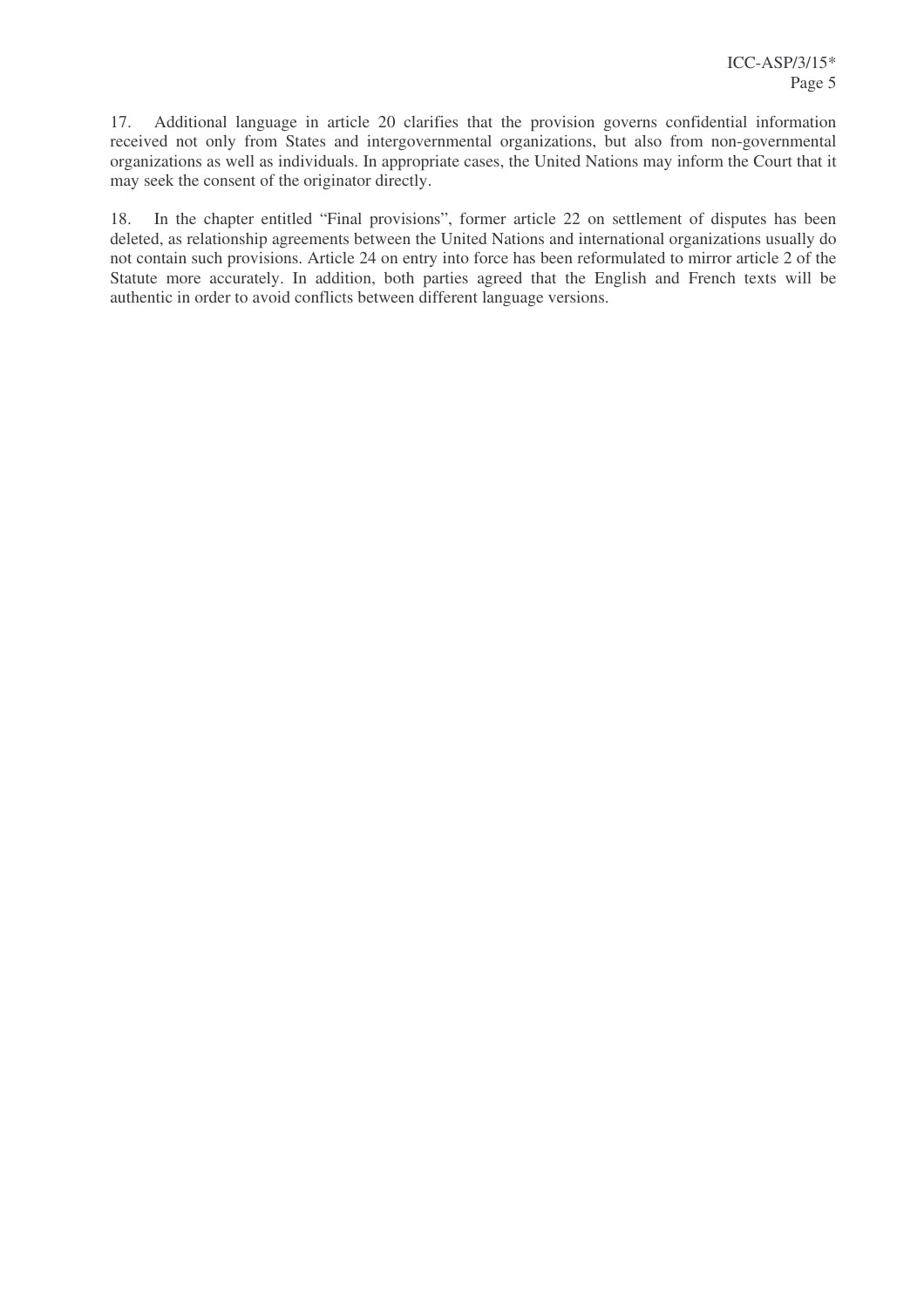## **Negotiated Draft Relationship Agreement between the International Criminal Court and the United Nations**

#### **PREAMBLE**

*The International Criminal Court and the United Nations,*

*Bearing in mind* the Purposes and Principles of the Charter of the United Nations,

*Recalling* that the Rome Statute of the International Criminal Court reaffirms the Purposes and Principles of the Charter of the United Nations,

*Noting* the important role assigned to the International Criminal Court in dealing with the most serious crimes of concern to the international community as a whole, as referred to in the Rome Statute, and which threaten the peace, security and well-being of the world,

*Bearing in mind* that, in accordance with the Rome Statute, the International Criminal Court is established as an independent permanent institution in relationship with the United Nations system,

*Recalling also* that, in accordance with article 2 of the Rome Statute, the International Criminal Court shall be brought into relationship with the United Nations through an agreement to be approved by the Assembly of the States Parties to the Rome Statute and thereafter concluded by the President of the Court on its behalf,

*Recalling further* General Assembly resolution 58/79 of 9 December 2003 calling for the conclusion of a relationship agreement between the United Nations and the International Criminal Court,

*Noting* the responsibilities of the Secretary-General of the United Nations under the provisions of the Rome Statute of the International Criminal Court,

*Desiring* to make provision for a mutually beneficial relationship whereby the discharge of respective responsibilities of the United Nations and the International Criminal Court may be facilitated,

*Taking into account* for this purpose the provisions of the Charter of the United Nations and the provisions of the Rome Statute of the International Criminal Court,

*Have agreed* as follows: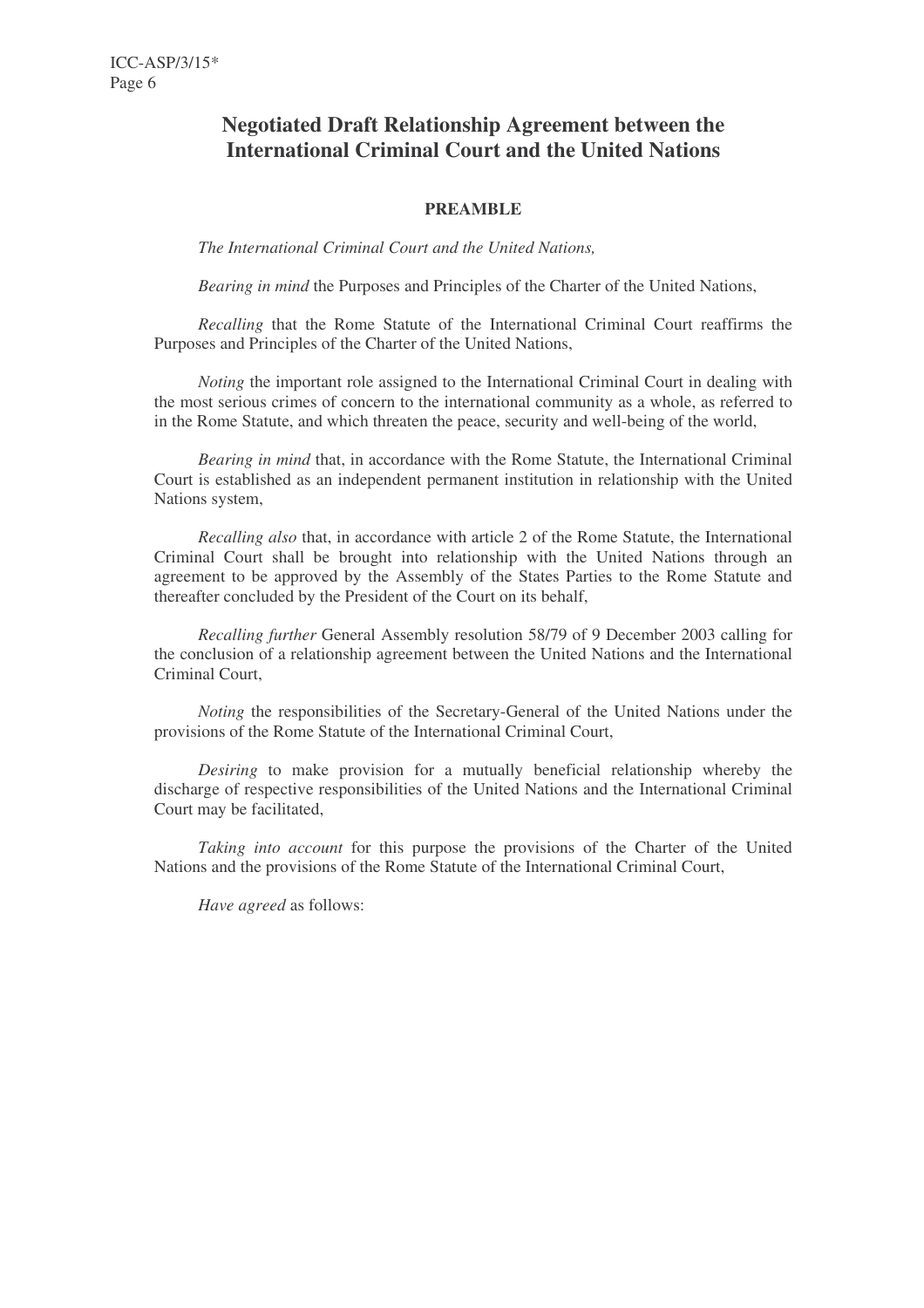#### **I. GENERAL PROVISIONS**

#### **Article 1 Purpose of the Agreement**

1. The present Agreement, which is entered into by the United Nations and the International Criminal Court ("the Court"), pursuant to the provisions of the Charter of the United Nations ("the Charter") and the Rome Statute of the International Criminal Court ("the Statute"), respectively, defines the terms on which the United Nations and the Court shall be brought into relationship.

2. For the purposes of this Agreement, "the Court" shall also include the Secretariat of the Assembly of States Parties.

#### **Article 2 Principles**

1. The United Nations recognizes the Court as an independent permanent judicial institution which, in accordance with articles 1 and 4 of the Statute, has international legal personality and such legal capacity as may be necessary for the exercise of its functions and the fulfilment of its purposes.

2. The Court recognizes the responsibilities of the United Nations under the Charter.

3. The United Nations and the Court respect each other's status and mandate.

#### **Article 3 Obligation of cooperation and coordination**

The United Nations and the Court agree that, with a view to facilitating the effective discharge of their respective responsibilities, they shall cooperate closely, whenever appropriate, with each other and consult each other on matters of mutual interest pursuant to the provisions of the present Agreement and in conformity with the respective provisions of the Charter and the Statute.

#### **II. INSTITUTIONAL RELATIONS**

#### **Article 4 Reciprocal representation**

1. Subject to the applicable provisions of the Rules of Procedure and Evidence of the Court ("the Rules of Procedure and Evidence"), the Secretary-General of the United Nations ("the Secretary-General") or his/her representative shall have a standing invitation to attend public hearings of the Chambers of the Court that relate to cases of interest to the United Nations and any public meetings of the Court.

2. The Court may attend and participate in the work of the General Assembly of the United Nations in the capacity of observer. The United Nations shall, subject to the rules and practice of the bodies concerned, invite the Court to attend meetings and conferences convened under the auspices of the United Nations where observers are allowed and whenever matters of interest to the Court are under discussion.

3. Whenever the Security Council considers matters related to the activities of the Court, the President of the Court ("the President") or the Prosecutor of the Court ("the Prosecutor") may address the Council, at its invitation, in order to give assistance with regard to matters within the jurisdiction of the Court.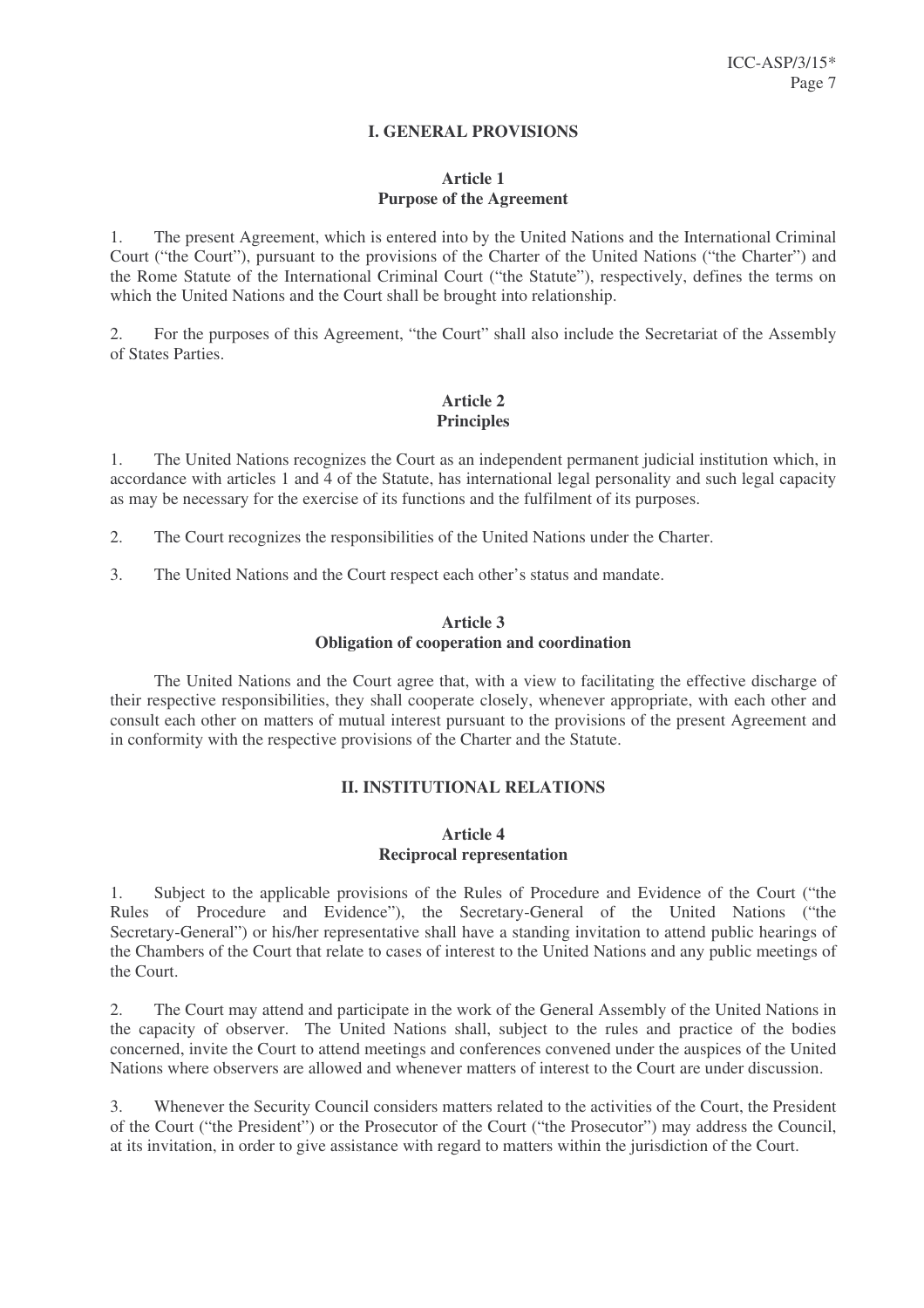#### **Article 5 Exchange of information**

1. Without prejudice to other provisions of the present Agreement concerning the submission of documents and information concerning particular cases before the Court, the United Nations and the Court shall, to the fullest extent possible and practicable, arrange for the exchange of information and documents of mutual interest. In particular:

- (a) The Secretary-General shall:
	- (i) Transmit to the Court information on developments related to the Statute which are relevant to the work of the Court, including information on communications received by the Secretary-General in the capacity of depositary of the Statute or depositary of any other agreements which relate to the exercise by the Court of its jurisdiction;
	- (ii) Keep the Court informed regarding the implementation of article 123, paragraphs 1 and 2, of the Statute relating to the convening by the Secretary-General of review conferences;
	- (iii) In addition to the requirement provided in article 121, paragraph 7, of the Statute, circulate to all States Members of the United Nations or members of specialized agencies or of the International Atomic Energy Agency which are not parties to the Statute the text of any amendment adopted pursuant to article 121 of the Statute;
- (b) The Registrar of the Court ("the Registrar") shall:
	- (i) In accordance with the Statute and the Rules of Procedure and Evidence, provide information and documentation relating to pleadings, oral proceedings, judgements and orders of the Court in cases which may be of interest to the United Nations generally, and particularly in those cases which involve crimes committed against the personnel of the United Nations or that involve the improper use of the flag, insignia or uniform of the United Nations resulting in death or serious personal injury as well as any cases involving the circumstances referred to under article 16, 17, or 18, paragraph 1 or 2, of the present Agreement;
	- (ii) Furnish to the United Nations, with the concurrence of the Court and subject to its Statute and rules, any information relating to the work of the Court requested by the International Court of Justice in accordance with its Statute;

2. The United Nations and the Court shall make every effort to achieve maximum cooperation with a view to avoiding undesirable duplication in the collection, analysis, publication and dissemination of information relating to matters of mutual interest. They shall strive, where appropriate, to combine their efforts to secure the greatest possible usefulness and utilization of such information.

#### **Article 6 Reports to the United Nations**

The Court may, if it deems it appropriate, submit reports on its activities to the United Nations through the Secretary-General.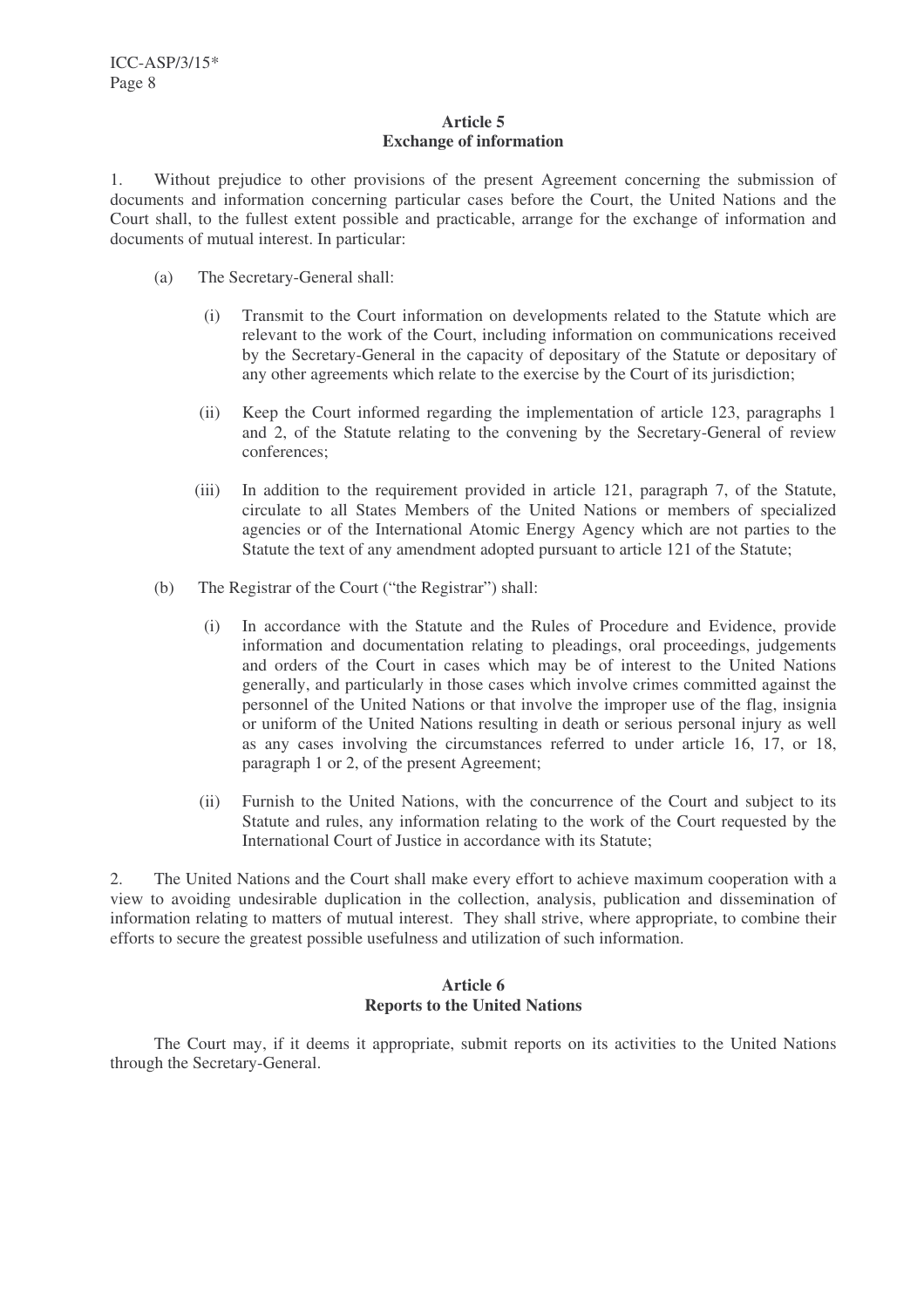#### **Article 7 Agenda items**

The Court may propose items for consideration by the United Nations. In such cases, the Court shall notify the Secretary-General of its proposal and provide any relevant information. The Secretary-General shall, in accordance with his/her authority, bring such item or items to the attention of the General Assembly or the Security Council, and also to any other United Nations organ concerned, including organs of United Nations programmes and funds.

#### **Article 8 Personnel arrangements**

1. The United Nations and the Court agree to consult and cooperate as far as practicable regarding personnel standards, methods and arrangements.

2. The United Nations and the Court agree to:

- (a) Periodically consult on matters of mutual interest relating to the employment of their officers and staff, including conditions of service, the duration of appointments, classification, salary scale and allowances, retirement and pension rights and staff regulations and rules;
- (b) Cooperate in the temporary interchange of personnel, where appropriate, making due provision for the retention of seniority and pension rights;
- (c) Strive for maximum cooperation in order to achieve the most efficient use of specialized personnel, systems and services.

#### **Article 9 Administrative cooperation**

The United Nations and the Court shall consult, from time to time, concerning the most efficient use of facilities, staff and services with a view to avoiding the establishment and operation of overlapping facilities and services. They shall also consult to explore the possibility of establishing common facilities or services in specific areas, with due regard for cost savings.

#### **Article 10 Services and facilities**

1. The United Nations agrees that, upon the request of the Court, it shall, subject to availability, provide on a reimbursable basis, or as otherwise agreed, for the purposes of the Court such facilities and services as may be required, including for the meetings of the Assembly of States Parties ("the Assembly"), its Bureau or subsidiary bodies, including translation and interpretation services, documentation and conference services. When the United Nations is unable to meet the request of the Court, it shall notify the Court accordingly, giving reasonable notice.

2. The terms and conditions on which any such facilities or services of the United Nations may be provided shall, as appropriate, be the subject of supplementary arrangements.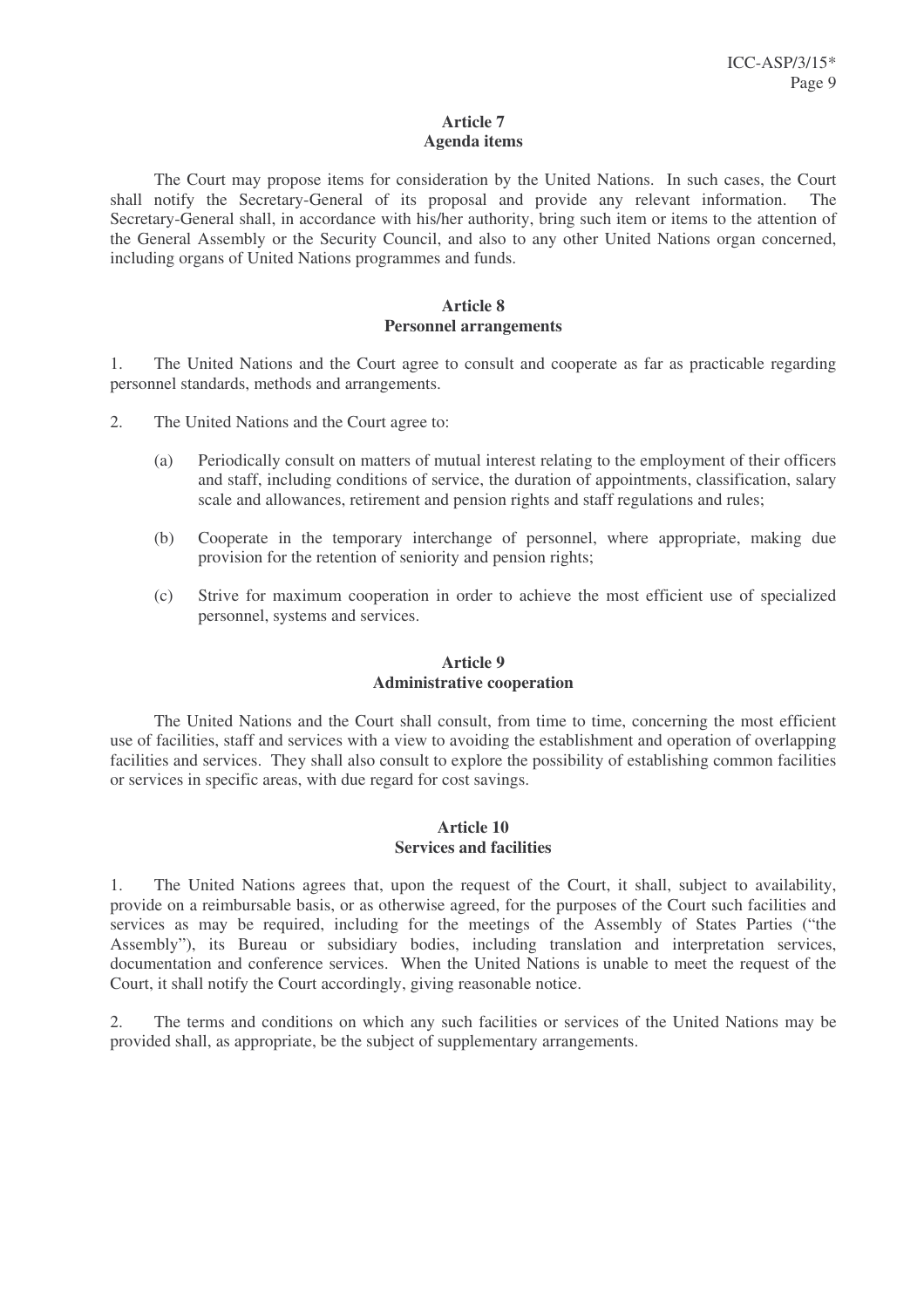#### **Article 11 Access to United Nations Headquarters**

The United Nations and the Court shall endeavour, subject to their respective rules, to facilitate access by the representatives of all States Parties to the Statute, representatives of the Court and observers in the Assembly, as provided for in article 112, paragraph 1, of the Statute, to United Nations Headquarters when a meeting of the Assembly is to be held. This shall also apply, as appropriate, to meetings of the Bureau or subsidiary bodies.

#### **Article 12 Laissez-passer**

The judges, the Prosecutor, the Deputy Prosecutors, the Registrar and the staff/officials of the Office of the Prosecutor and the Registry shall be entitled, in accordance with such special arrangements as may be concluded between the Secretary-General and the Court, to use the laissez-passer of the United Nations as a valid travel document where such use is recognized by States in agreements defining the privileges and immunities of the Court. Staff of "the Registry" includes staff of the Presidency and of the Chambers, pursuant to article 44 of the Statute, and staff of the Secretariat of the Assembly of States Parties, pursuant to paragraph 3 of the Annex of Resolution ICC-ASP/2/Res.3.

#### **Article 13 Financial matters**

1. The United Nations and the Court agree that the conditions under which any funds may be provided to the Court by a decision of the General Assembly of the United Nations pursuant to article 115 of the Statute shall be subject to separate arrangements. The Registrar shall inform the Assembly of the making of such arrangements.

2. The United Nations and the Court further agree that the costs and expenses resulting from cooperation or the provision of services pursuant to the present Agreement shall be subject to separate arrangements between the United Nations and the Court. The Registrar shall inform the Assembly of the making of such arrangements.

3. The United Nations may, upon request of the Court and subject to paragraph 2 of this article, provide advice on financial and fiscal questions of interest to the Court.

#### **Article 14 Other agreements concluded by the Court**

The United Nations and the Court shall consult, when appropriate, on the registration or filing and recording with the United Nations of agreements concluded by the Court with States or international organizations.

#### **III. COOPERATION AND JUDICIAL ASSISTANCE**

#### **Article 15 General provisions regarding cooperation between the United Nations and the Court**

1. With due regard to its responsibilities and competence under the Charter and subject to its rules as defined under the applicable international law, the United Nations undertakes to cooperate with the Court and to provide to the Court such information or documents as the Court may request pursuant to article 87, paragraph 6, of the Statute.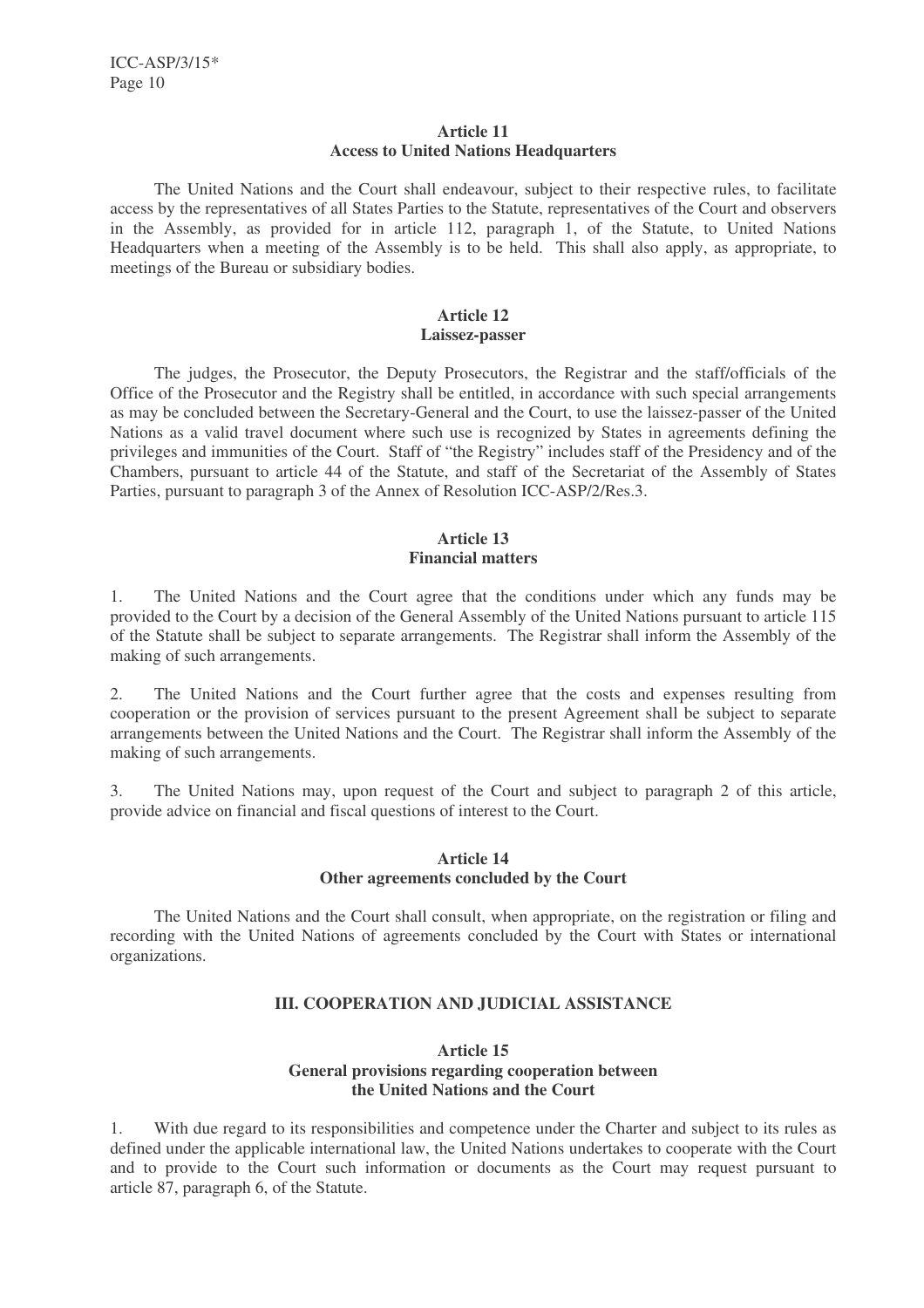2. The United Nations or its programmes, funds and offices concerned may agree to provide to the Court other forms of cooperation and assistance compatible with the provisions of the Charter and the Statute.

3. In the event that the disclosure of information or documents or the provision of other forms of cooperation would endanger the safety or security of current or former personnel of the United Nations or otherwise prejudice the security or proper conduct of any operation or activity of the United Nations, the Court may order, particularly at the request of the United Nations, appropriate measures of protection. In the absence of such measures, the United Nations shall endeavour to disclose the information or documents or to provide the requested cooperation, while reserving the right to take its own measures of protection, which may include withholding of some information or documents or their submission in an appropriate form, including the introduction of redactions.

#### **Article 16 Testimony of the officials of the United Nations**

1. If the Court requests the testimony of an official of the United Nations or one of its programmes, funds or offices, the United Nations undertakes to cooperate with the Court and, if necessary and with due regard to its responsibilities and competence under the Charter and the Convention on the Privileges and Immunities of the United Nations and subject to its rules, shall waive that person's obligation of confidentiality.

2. The Secretary-General shall be authorized by the Court to appoint a representative of the United Nations to assist any official of the United Nations who appears as a witness before the Court.

### **Article 17 Cooperation between the Security Council of the United Nations and the Court**

1. When the Security Council, acting under Chapter VII of the Charter of the United Nations, decides to refer to the Prosecutor pursuant to article 13, paragraph (b), of the Statute, a situation in which one or more of the crimes referred to in article 5 of the Statute appears to have been committed, the Secretary-General shall immediately transmit the written decision of the Security Council to the Prosecutor together with documents and other materials that may be pertinent to the decision of the Council. The Court undertakes to keep the Security Council informed in this regard in accordance with the Statute and the Rules of Procedure and Evidence. Such information shall be transmitted through the Secretary-General.

2. When the Security Council adopts under Chapter VII of the Charter a resolution requesting the Court, pursuant to article 16 of the Statute, not to commence or proceed with an investigation or prosecution, this request shall immediately be transmitted by the Secretary-General to the President of the Court and the Prosecutor. The Court shall inform the Security Council through the Secretary-General of its receipt of the above request and, as appropriate, inform the Security Council through the Secretary-General of actions, if any, taken by the Court in this regard.

3. Where a matter has been referred to the Court by the Security Council and the Court makes a finding, pursuant to article 87, paragraph 5 (b) or paragraph 7, of the Statute, of a failure by a State to cooperate with the Court, the Court shall inform the Security Council or refer the matter to it, as the case may be, and the Registrar shall convey to the Security Council through the Secretary-General the decision of the Court, together with relevant information in the case. The Security Council, through the Secretary-General, shall inform the Court through the Registrar of action, if any, taken by it under the circumstances.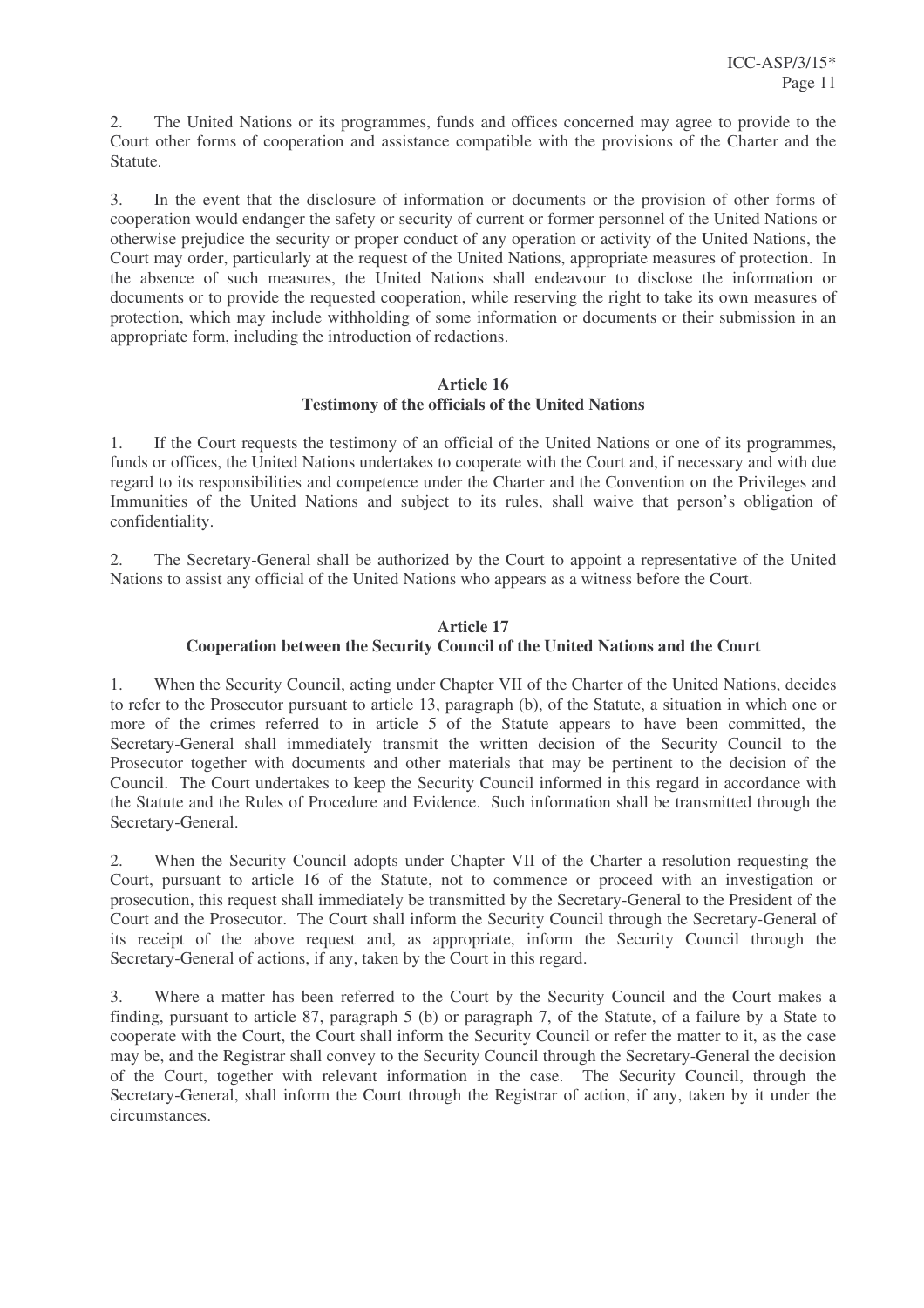#### **Article 18 Cooperation between the United Nations and the Prosecutor**

1. With due regard to its responsibilities and competence under the Charter of the United Nations and subject to its rules, the United Nations undertakes to cooperate with the Prosecutor and to enter with the Prosecutor into such arrangements or, as appropriate, agreements as may be necessary to facilitate such cooperation, in particular when the Prosecutor exercises, under article 54 of the Statute, his or her duties and powers with respect to investigation and seeks the cooperation of the United Nations in accordance with that article.

2. Subject to the rules of the organ concerned, the United Nations undertakes to cooperate in relation to requests from the Prosecutor in providing such additional information as he or she may seek, in accordance with article 15, paragraph 2, of the Statute, from organs of the United Nations in connection with investigations initiated *proprio motu* by the Prosecutor pursuant to that article. The Prosecutor shall address a request for such information to the Secretary-General, who shall convey it to the presiding officer or other appropriate officer of the organ concerned.

3. The United Nations and the Prosecutor may agree that the United Nations provide documents or information to the Prosecutor on condition of confidentiality and solely for the purpose of generating new evidence and that such documents or information shall not be disclosed to other organs of the Court or to third parties, at any stage of the proceedings or thereafter, without the consent of the United Nations.

4. The Prosecutor and the United Nations or its programmes, funds and offices concerned may enter into such arrangements as may be necessary to facilitate their cooperation for the implementation of this article, in particular in order to ensure the confidentiality of information, the protection of any person, including former or current United Nations personnel, and the security or proper conduct of any operation or activity of the United Nations.

#### **Article 19 Rules concerning United Nations privileges and immunities**

If the Court seeks to exercise its jurisdiction over a person who is alleged to be criminally responsible for a crime within the jurisdiction of the Court and if, in the circumstances, such person enjoys, according to the Convention on the Privileges and Immunities of the United Nations and the relevant rules of international law, any privileges and immunities as are necessary for the independent exercise of his or her work for the United Nations, the United Nations undertakes to cooperate fully with the Court and to take all necessary measures to allow the Court to exercise its jurisdiction, in particular by waiving any such privileges and immunities in accordance with the Convention on the Privileges and Immunities of the United Nations and the relevant rules of international law.

#### **Article 20 Protection of confidentiality**

If the United Nations is requested by the Court to provide information or documentation in its custody, possession or control which was disclosed to it in confidence by a State or an intergovernmental, international or non-governmental organization or an individual, the United Nations shall seek the consent of the originator to disclose that information or documentation or, where appropriate, will inform the Court that it may seek the consent of the originator for the United Nations to disclose that information or documentation. If the originator is a State Party to the Statute and the United Nations fails to obtain its consent to disclosure within a reasonable period of time, the United Nations shall inform the Court accordingly, and the issue of disclosure shall be resolved between the State Party concerned and the Court in accordance with the Statute. If the originator is not a State Party to the Statute and refuses to consent to disclosure, the United Nations shall inform the Court that it is unable to provide the requested information or documentation because of a pre-existing obligation of confidentiality to the originator.